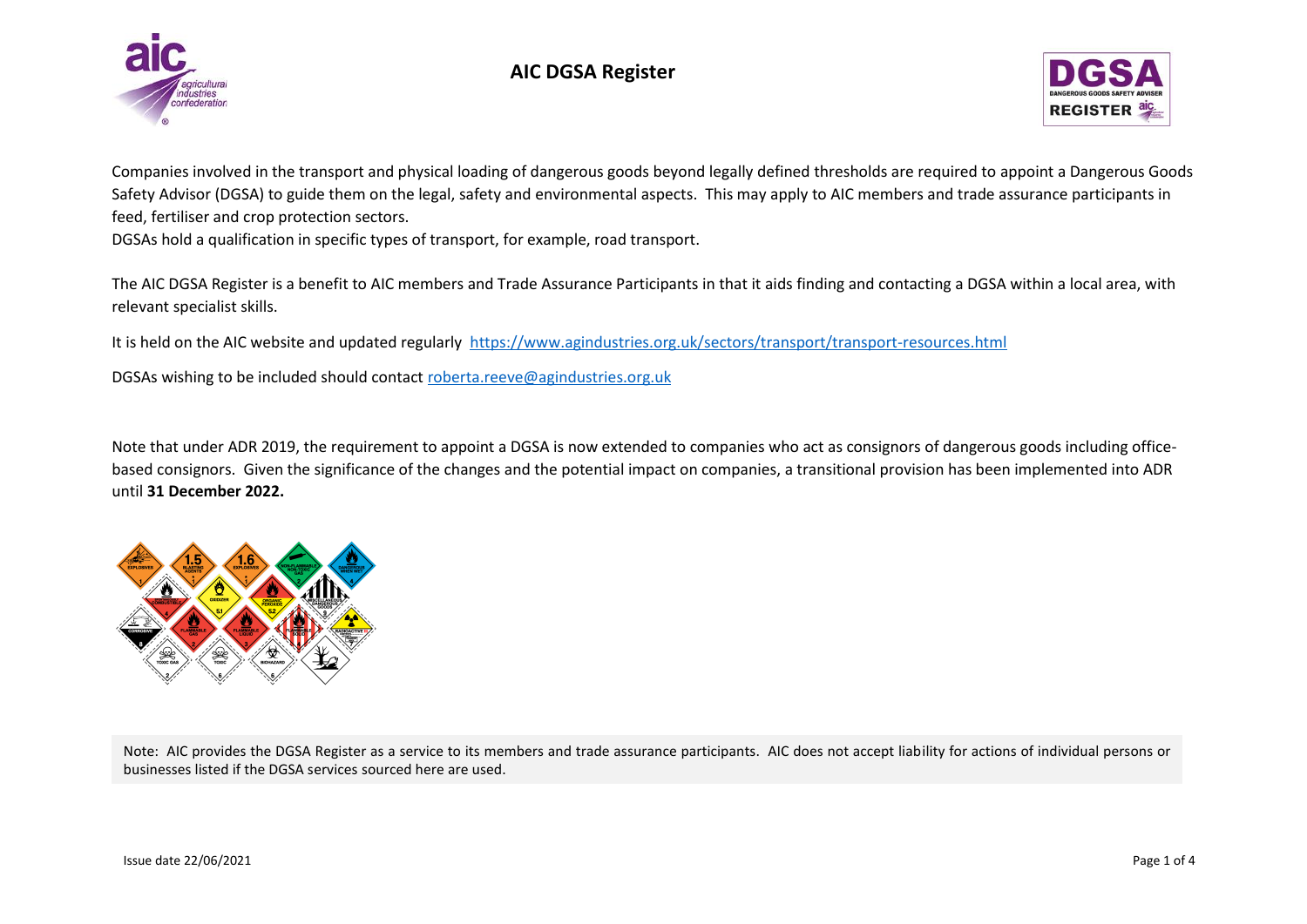



| $\circledcirc$                                              |                                                                    |                         |                                                             |                                                                                                              |                                                                                                                                                                                                                                                                                                                                                                                                                                                                                               |
|-------------------------------------------------------------|--------------------------------------------------------------------|-------------------------|-------------------------------------------------------------|--------------------------------------------------------------------------------------------------------------|-----------------------------------------------------------------------------------------------------------------------------------------------------------------------------------------------------------------------------------------------------------------------------------------------------------------------------------------------------------------------------------------------------------------------------------------------------------------------------------------------|
| <b>Name</b><br>Company                                      | <b>DGSA Qualification &amp;</b><br><b>Expiry Date</b>              | SQA ID<br><b>Number</b> | Location                                                    | <b>Contact details</b>                                                                                       | <b>Further Information</b>                                                                                                                                                                                                                                                                                                                                                                                                                                                                    |
| <b>Stuart Askey</b><br><b>SGA Consultancy</b><br>(DGSA) Ltd | DGSA - All Classes by<br>Road.<br>Expiry date: 27th July<br>2025   | 2850485/<br>200113      | Based in North Yorkshire<br>but will work anywhere<br>in UK | Tel: 07867 776946<br>Email:<br>stuartaskey@sgaconsultancy.co.uk<br>Website: www.sgaconsultancy.co.uk         | FIAS Assessor for Kiwa Agri Food Ltd. Ex<br>DGSA for Terra (Nitrogen) Ltd for 10 years;<br>experienced auditor; 25 years' experience<br>in Chemical Industry (BSC Hons).<br>I also offer a service to assist in the setting<br>up for FIAS registration and can provide a<br>FIAS Manual and annual audits and<br>reviews as required by the standards to<br>ensure on-going compliance.                                                                                                      |
| lan Billings<br>The Training Pig<br><b>TRAINING P</b>       | DGSA - All classes by<br>Road<br>Expiry date:<br>7/7/25            | 2949015/<br>200814      | Scotland but I also cover<br>the north of England           | 01557 814866<br>Mobile: 07738788272<br>Email: info@thetrainingpig.co.uk<br>Website: www.thetrainingpig.co.uk | NEBOSH Diploma in Health & Safety,<br>Graduate member of IOSH, Professional<br>member of FPA, ROSPA and IIRSM. I have<br>over 15 years practical experience in<br>Agriculture, FIAS and Transport. Other<br>services include Health & Safety Training<br>both online and classroom<br>based, Forklift & Telehandler Training,<br>CPC Driver Training. We also provide a<br>Health & Safety Consultancy via our sister<br>website www.fleethealthandsafety                                     |
| Victoria Corridan<br>Corridans<br>ridans                    | DGSA - All classes by<br>Road<br>Expiry date:<br>14th January 2026 | 2859377/<br>150804      | North Lincolnshire                                          | Tel: 01724 868571<br>Email: vicky@corridans.co.uk<br>Website: www.corridans.co.uk                            | Vicky is a very experienced DGSA working<br>with both national and international<br>companies. With a degree in chemistry and<br>a background in transport and agriculture<br>she is ideally qualified to assist companies<br>in their compliance requirements.<br>Both FIAS and TASCC advice are available<br>as well as the DGSA service. Vicky can also<br>assist companies with GHS/CPL<br>regulations.<br>In addition to consultancy, Corridans is<br>also an active training company in |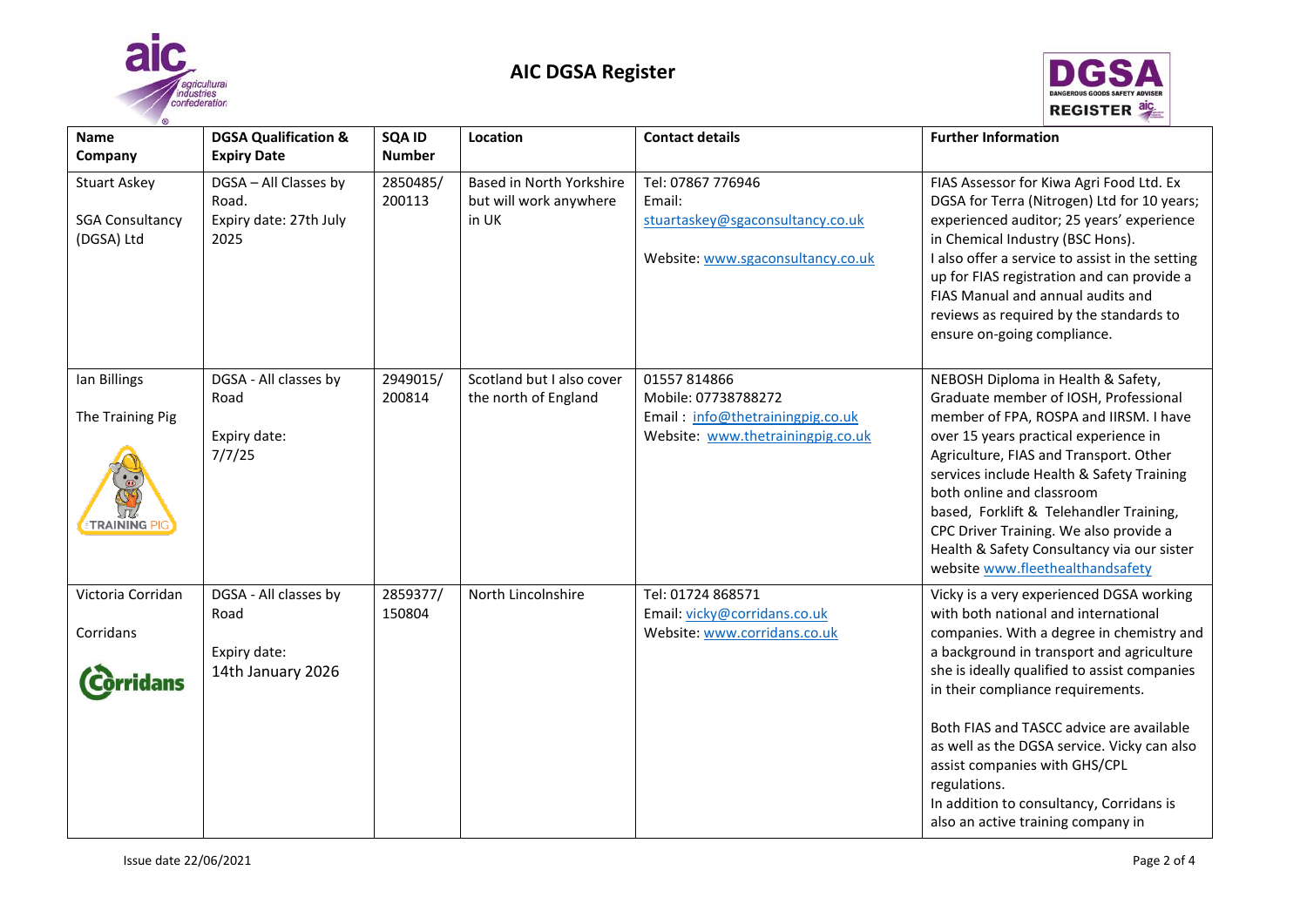



| $\circ$                                                  |                                                       |                         |                       |                                     |                                                                                                                                                      |
|----------------------------------------------------------|-------------------------------------------------------|-------------------------|-----------------------|-------------------------------------|------------------------------------------------------------------------------------------------------------------------------------------------------|
| <b>Name</b><br>Company                                   | <b>DGSA Qualification &amp;</b><br><b>Expiry Date</b> | SQA ID<br><b>Number</b> | Location              | <b>Contact details</b>              | <b>Further Information</b>                                                                                                                           |
|                                                          |                                                       |                         |                       |                                     | transport and agriculture, supporting your<br>FIAS requirements with SQA and JAUPT<br>approved ADR and Driver CPC training.                          |
|                                                          |                                                       |                         |                       |                                     | PPE, Workwear, Cleaning products, Spill,<br>First Aid and Workshop are all also<br>available for a selection please see<br>www.corridans.co.uk/store |
| <b>Tracy Fletcher</b>                                    | DGSA - All classes by                                 | 2805749/                | Lancashire/ Cumbria - | Tel: 07930 481009                   | A pragmatic, commercially aware and                                                                                                                  |
|                                                          | road                                                  | 190430                  | but travel nationwide | Email: tracy@tandaldgsa.co.uk       | experienced DGSA with extensive                                                                                                                      |
| <b>Tandal DGSA</b><br>Limited                            | Expiry date: Jan 2024                                 |                         |                       | Website: www.tandaldgsa.co.uk       | knowledge in the supply and movement of<br>dangerous goods of all classes by air, road                                                               |
| Tanda <b>R</b><br><b>Dangerous Goods Safety Advisers</b> |                                                       |                         |                       |                                     | and sea transport. Strong client relations<br>and networking capability with a                                                                       |
|                                                          |                                                       |                         |                       |                                     | demonstrative ability to handle sensitive<br>information effectively and confidently.                                                                |
| Dan Gravenor<br><b>DG Solutions</b>                      | DGSA - Air, road and<br>Sea                           | 2922796/<br>190430      | UK                    | Dan Gravenor - DG Consultant (DGSA) | DG Solutions provides dangerous goods<br>advice and training throughout the UK for                                                                   |
| DG Solutions                                             | Expiry date: 30/04/2024                               |                         |                       | Mob: +44 (0)7775610034              | Air (IATA/ICAO), Road (ADR) and Sea<br>(IMDG) freight.                                                                                               |
|                                                          |                                                       |                         |                       | Tel: +44 (0)1273 569048             | We offer a personalised<br>approach to training with our 24/7                                                                                        |
|                                                          |                                                       |                         |                       | Email: dan.gravenor@dangerous-      | availability service that can be accessed                                                                                                            |
|                                                          |                                                       |                         |                       | goods.co.uk                         | virtually, or face to face depending on the<br>client.                                                                                               |
|                                                          |                                                       |                         |                       | Website: www.dangerous-goods.co.uk  | Anything from projects and logistics to<br>responsible waste disposal, we have the                                                                   |
|                                                          |                                                       |                         |                       |                                     | expertise and global network of specialists<br>who can come to a solution suited to your                                                             |
|                                                          |                                                       |                         |                       |                                     | individual company needs.                                                                                                                            |